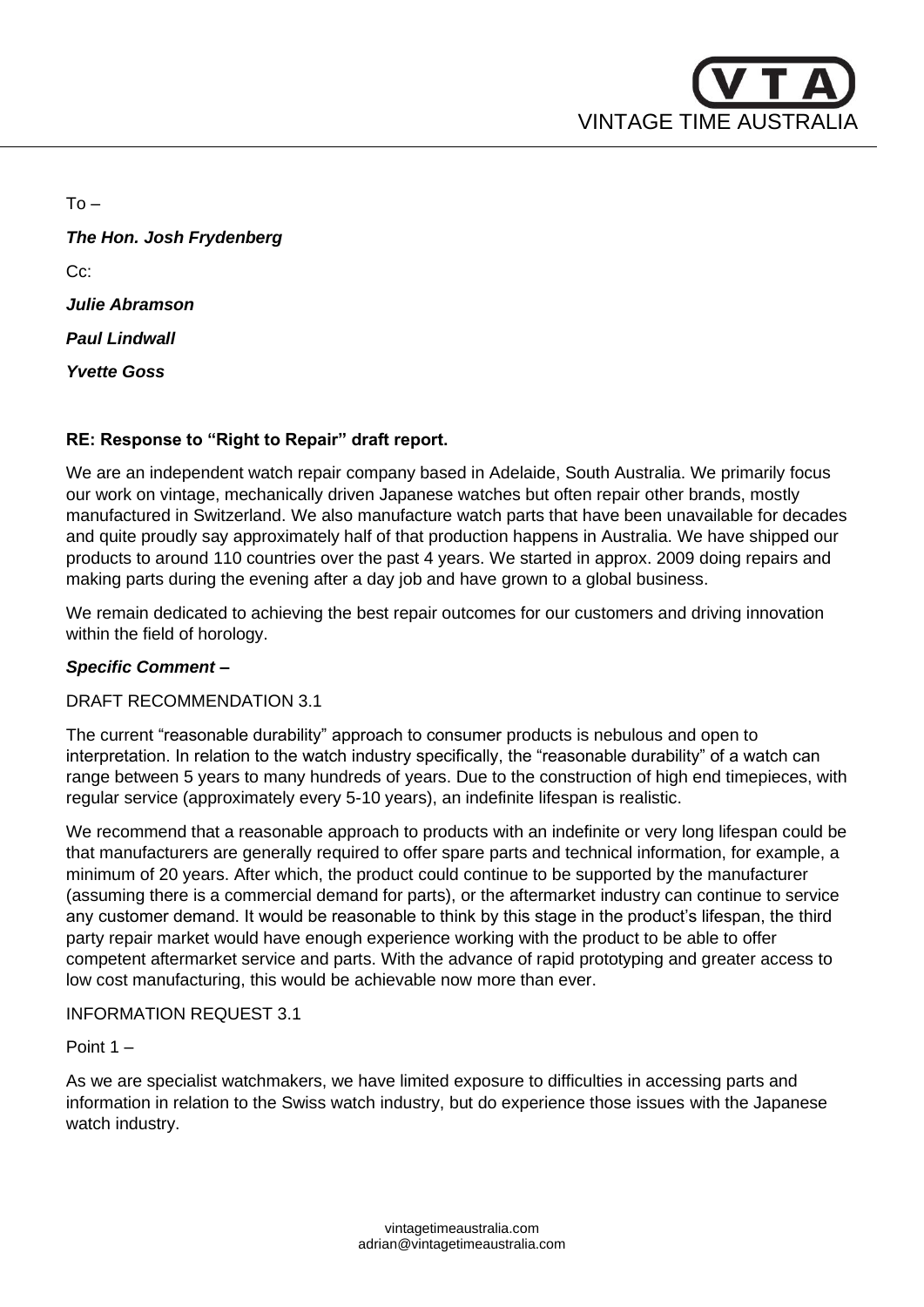

For example, we are unable to access parts and technical information for the Grand Seiko range of watches as well as the mid to high range Seiko watches. One specific example is the "8L35" and "8L55" movement based watches. Due to a lack of access to parts and technical information for this movement, we are unable to undertake most repairs on this range of watches. The customer is forced to send the watch to Japan for repair often at their own cost along with the risk of loss during transit. The Seiko Service Centre in Australia also does not undertake repairs on this line of watches.

By technical information, we refer to exploded diagrams, assembly tips and oiling information, all critical to successfully servicing the watch.

The watch movement has a bolt that secures the oscillating winding weight which has a unique shape and requires a manufacturer supplied tool to remove. Unfortunately, this tool is not supplied by Seiko.

There is nothing special about this watch movement. It is a standard "Lever Escapement" style watch movement, which has been the predominant watch "escapement" technology since approximately 1850. Approximately 95% of mechanical watches on the planet use this arrangement to keep time. It is unreasonable to think the movement could not be serviced by any trained watchmaker. The only purpose for this policy we would surmise is that it exists to capture the repair market at the higher end, where repair costs are generally higher.

We note also that recently Seiko terminated all service contracts with watchmakers across Australia, meaning that customers will no longer be able to access repair services locally, meaning they will now need to send the watch to Seiko service in NSW for repair, reducing consumer choice and increasing risk of the item being damaged or lost in transit.

Anecdotally, we are aware the Swiss watch market has identical or worse issues. In some cases we are of the opinion that in some cases the watch brand's policies towards service and warranty may contravene some Australian laws, especially in relation to warranty voiding if third party repairs have been involved.

#### Point 2 –

The watch industry is ideally suited to hold physical spare parts as most of the parts are very small, so warehousing costs would be minimal. We understand this is different for other industries but in our case, is reasonable to say the cost of holding inventory is negligible.

#### Point 3 –

Software updates are not really a concern to the watch repair industry, however, some high end watches are prone to ongoing issues which can considerably reduce the function of the watch. One example is the Omega "Co-Axial" movements, which have undergone several revisions over their lifespan. In fact, early versions of these movements were notorious for failure. As most repairers and customers have no access to parts or information on what has changed, the customer's only option is a costly service with the manufacturer to rectify the issue.

## DRAFT FINDING 4.2

We consider the potential risk of poor quality repairs to be not insignificant in the watch industry, however, the risk of low quality repairs is compounded by the lack of information and spare parts access. This could lead some repairers to take poor quality approaches to repair due to these limitations.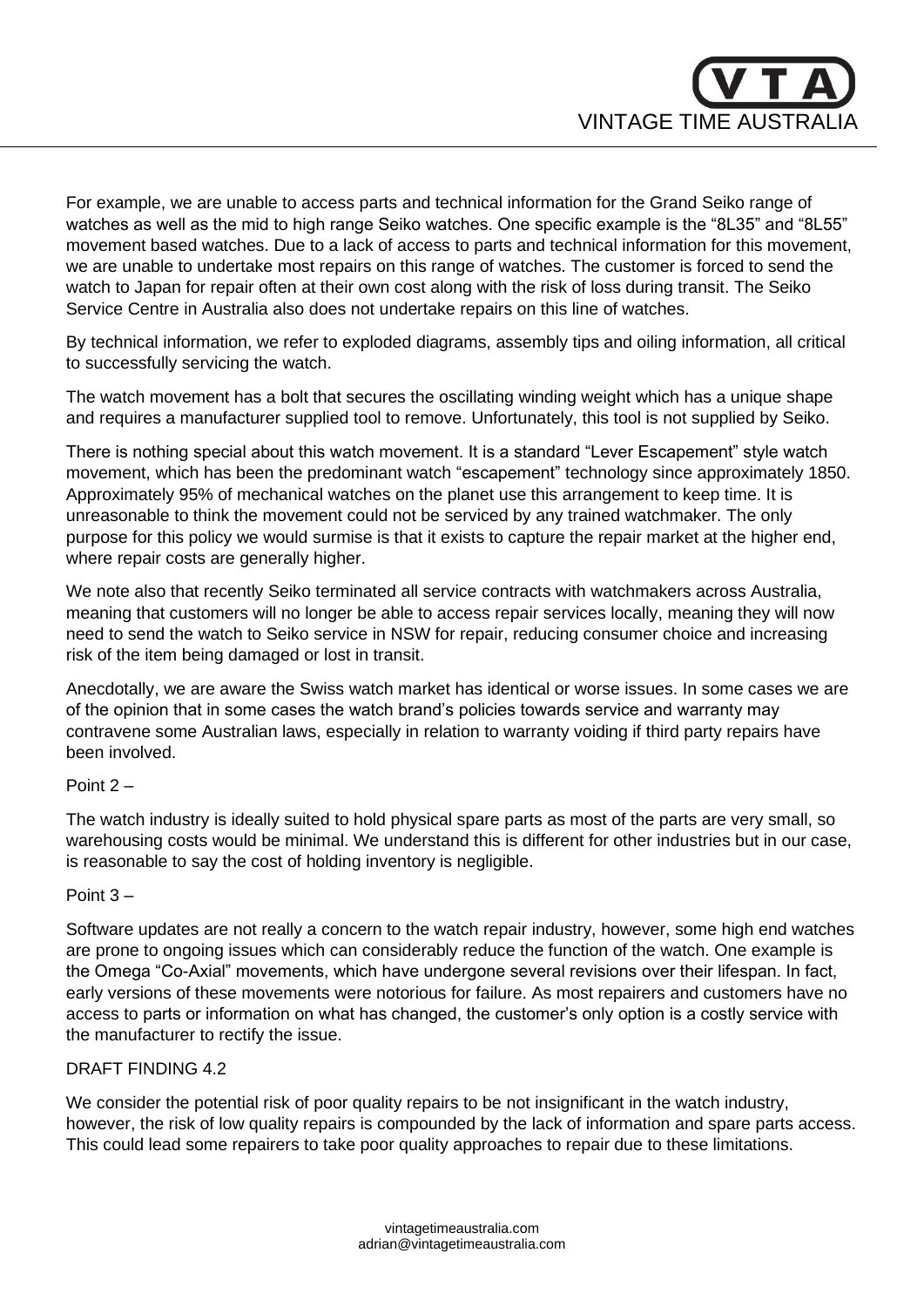

## INFORMATION REQUEST 4.1

Point 1 –

We consider that there is a significantly variable range in repair quality between good and poor watchmakers. As for evidence of this, it is somewhat hard to derive due to the traditionally obfuscated environment the watch industry has operated in for decades. The cost to manufacturers is insignificant however, both in brand reputation and liability as independent watchmakers generally don't give the impression to consumers that they represent the brand.

### Point 2 –

While we lack firm data on this point, there are several data points to consider. Besides the primary market, there is also a large secondary market in relation to the watch industry. Due to the durable nature of watches, they are commonly sold on at some point after being purchased new. The repair industry is viable for both markets as mechanical watches need service, on average, every 5-10 years. Unserviced watches usually keep poor time, so it can be considered a critical part of the cost of ownership of a mechanical watch, very much like a car.

#### Point 3 –

It is relatively simple to determine the lifecycle costs of mechanical and quartz watches however consumers find it difficult to understand those costs as they are rarely discussed at the time of purchase. This is one area where perhaps product labelling and information could be improved.

#### Point 4-

For the watch industry, most new high end watches are now unable to be serviced by third party repair due to parts or information restrictions. Customers would only be able to use the manufacturer's in house service. This has been a trend which has been developing since the 1990's as manufacturers have slowly but steadily withdrawn support for third party repair. Low to mid range watches fare better as typically they use common movements which have been in production since the 1970's, with a very strong aftermarket and alternative part supply.

#### Point 5 –

As watches require service at regular intervals just like a car, any restrictions to parts or information will harm consumers as it limits choice in repair, leads to poor quality repairs and poor resale values. In this case consumers would be "stung twice" as competition in the primary market is often a "cult of personality" as opposed to choosing the best value product.

#### Point 6 –

Consumers with high end timepieces are usually expected to send the watch, in some cases, to Switzerland, if service cannot be carried out locally. This can be extremely expensive as the package will need to be insured and carried by a carrier which can offer a significant insurance policy. For example, if you were to send a Rolex Daytona by a freight carrier, you would need an insurance policy of approximately \$35,000AU. Few carriers offer this much coverage and the cost of an insurance policy to this value is prohibitive.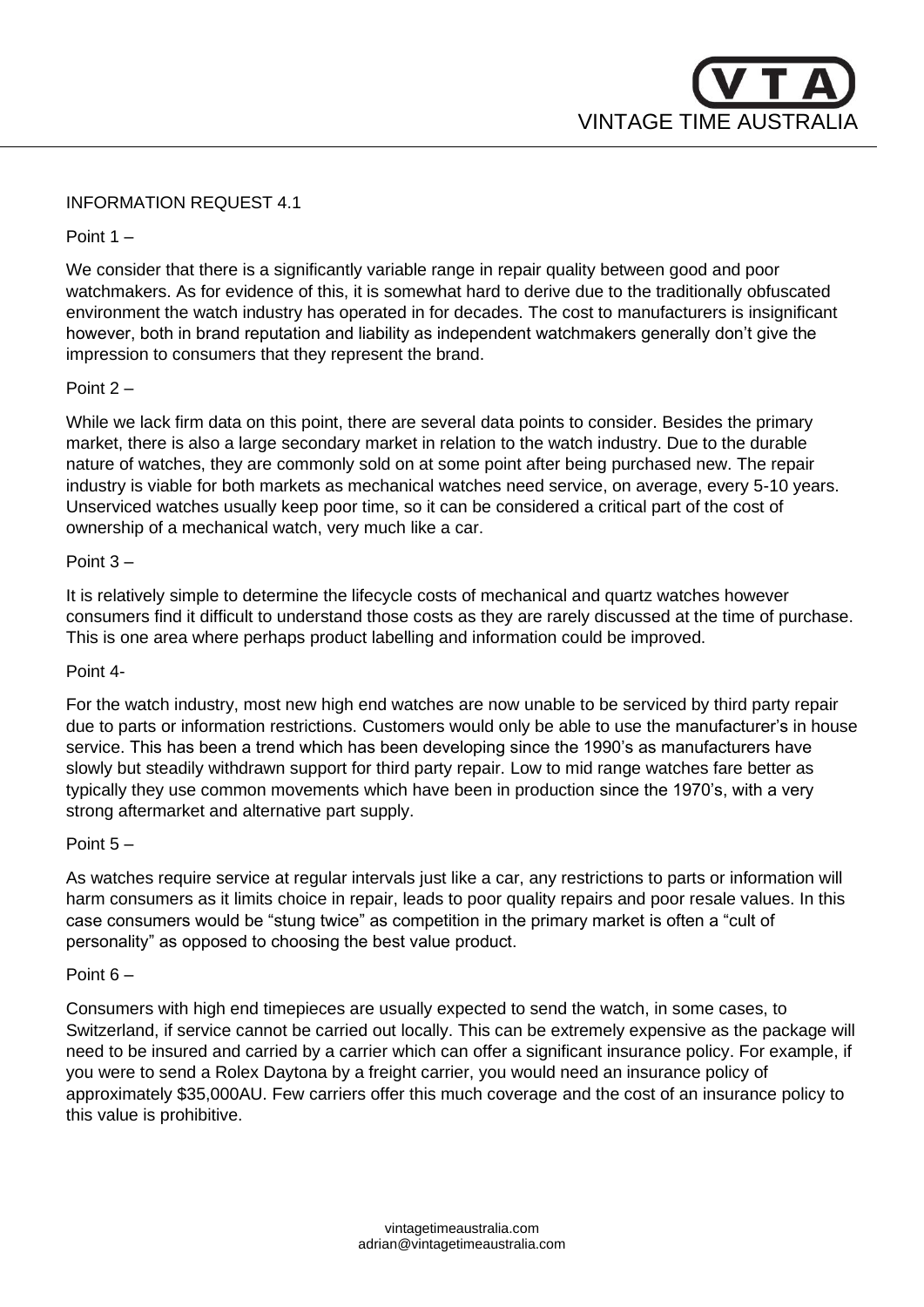**VINTAGE TIME AUSTR** 

The length of time a repair can take ranges between several weeks to up to a year, depending on the manufacturer. This can present a significant inconvenience and in the case of a high end time piece, also considerable risk.

## DRAFT FINDING 4.1

Consumers in the watch industry are often under the impression that the manufacturer warranty is void if the watch is opened by a third party repairer. Some watch brands do refuse to deal if the consumer makes the manufacturer aware of any third party work, or can refuse to repair if they determine a third party has opened the watch before them during a service.

## DRAFT RECOMMENDATION 4.2

We welcome additional warranty text stating that third party repair will not void your warranty.

INFORMATION REQUEST 4.3

Point 1 –

It's hard to say what watch manufacturers would do in response to this. A healthy response would be to make customers aware of the unique benefits of using the manufacturer for repair, but not to undercut or spread disinformation about third party repair. The primary market is robust and competitive enough, we doubt there would be any significant impact on prices.

Point 2 –

We think that the best approach would be to remove the disadvantages and warranty void clauses that currently exists for consumers that choose third party repair. This in no way disadvantages the manufacturer from promoting their, presumably, unique service, but also does not disadvantage the third parties. Consumers should also be made clear at the point of sale they are in no way locked into the manufacturer's repair service.

Point 3 –

We think it is reasonable that manufacturers should be allowed limited liability if damage has been caused by a third party but at the same time, they should provide parts and technical information to the third parties so that "bodge repairs", substitutes and improvised repair approaches don't need top be taken to repair a product.

Point 4 –

We think the proposed changes are probably sufficient but would need to be monitored and perhaps reviewed if poor legal outcomes for consumers result.

## INFORMATION REQUEST 5.1

Point 1 –

For the watch industry, the proposed changes would assist the industry and allow third party repair that is currently not possible, on the presumption the manufacturers are compelled to release the information and tools.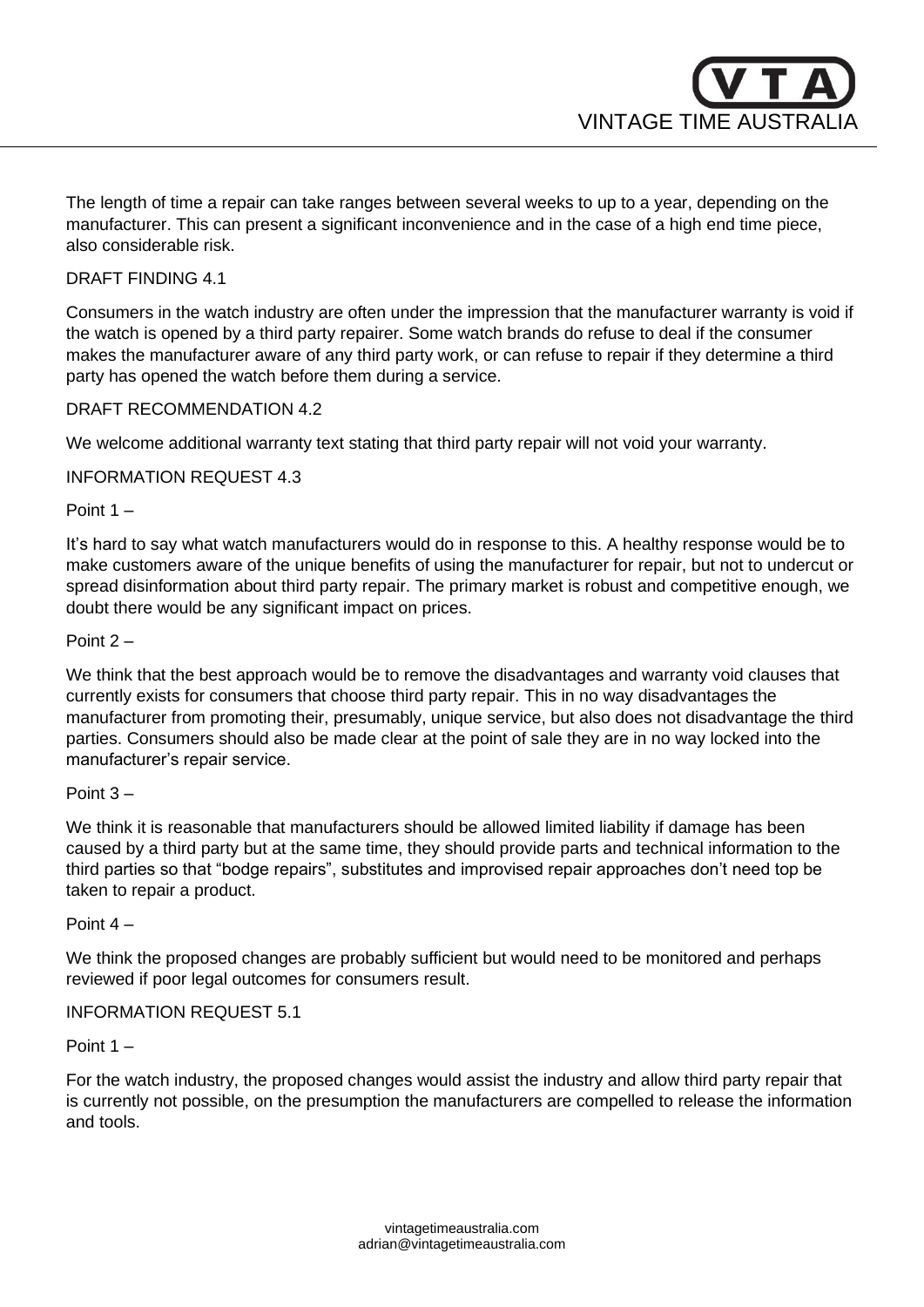

## Point 2 –

There is a possibility watch movement manufacturers could claim parts of the watch movement are a trade secret. That said, watch movements have changed little since approximately 1880, so most of the principles upon which they operate have been well known and well documented for quite some time in the public domain. This leaves little basis for this argument. Also, it would be assumed that the third party repairer is relatively competent and can understand how the watch movement works, again nullifying this argument.

What could remain a trade secret and is not required for third party repair are such things as manufacturer specific metal finishes, hardening and machining processes, for example.

## Point 3 –

If the repair information and tools cannot be released to the public domain, we propose a compromise which would be to release the information to the WCA (Watch and Clockmakers of Australia) so they can pass this information on to only trade qualified third party repairers as part of membership of the professional body. This would negate a lot of the risks and costs to the manufacturer. Similar arrangements could be put in place for other industries.

## INFORMATION REQUEST 6.1

## Point 1 –

Consumers are often not made aware that mechanical watches specifically require regular service work just like a car at specified intervals. This can be a nasty shock to some consumers who have often spent a considerable amount of money on a timepiece. All watches, including quartz watches, will require the rubber water resistant seals replaced approximately every 5 years, with a pressure test, to maintain the water resistance of the watch. This comes as some surprise to consumers who, for example, purchase a diving watch, then proceed to dive with it, and it fills with water.

# Point 2 –

The above information gaps can result in the destruction of the watch. Watches that have filled with salt water are often rendered unrepairable.

## Point 3 –

Overestimations are very common in the watch industry due to the above information gaps. Consumers can sometimes expect perfect accuracy from an unserviced watch or water resistance where the waterproof seals have failed, for example. While these issues do not stop the market, they do undermine the faith consumers have in the market.

## Point 4 –

Primarily, newcomers to the market and younger buyers are disproportionately affected by the above issues as they haven't had the experience/misfortune of having to deal with them previously, so generally expect the watches to perform better than advertised.